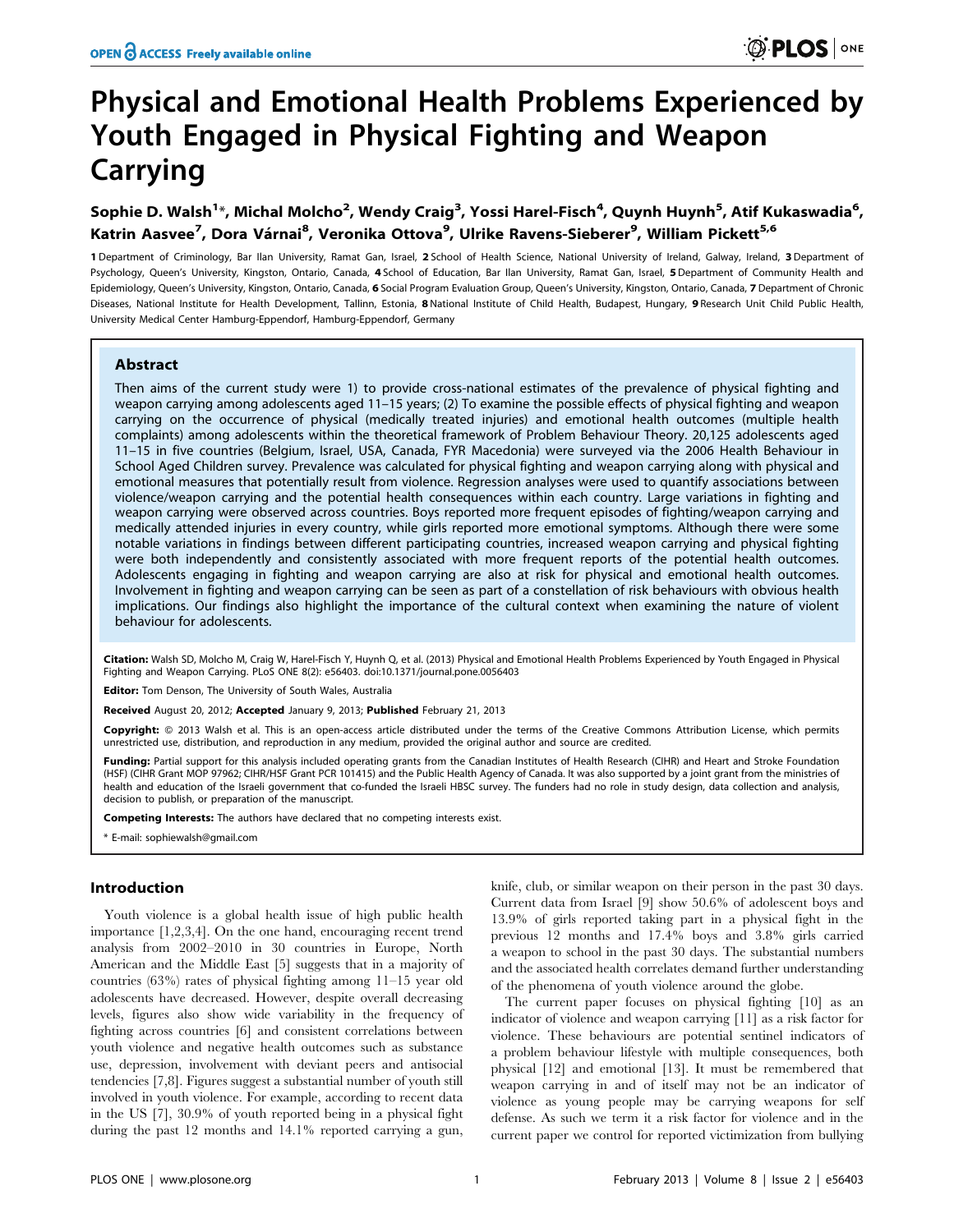in order to limit the cases in which weapon carrying is for purposes of defense. Both physical fighting and weapon carrying are highly correlated with use of illicit substances [14,15] and early involvement in sexual behaviours [16]. They are also associated with a myriad of health-related outcomes and other forms of violence including bullying [13,16], poor academic achievement and reduced engagement in school activities [17], suicidal ideation and behaviour [18,19], and other measures of emotional distress [20]. At a more extreme level, adolescents with access to handguns are also more likely to report risk behaviours and past injury (Loh, Walton, Harrison t al., 2010). While it is clear that both physical fighting and weapon carrying are important indicators of youth violence, few international comparisons have been carried out of the effects of these behaviours on the health of youth populations. Such analyses are useful for international surveillance efforts, and they have considerable potential for the testing of common social theories.

The theoretical framework guiding this research is Problem Behaviour Theory [21,22,23], in which risk behaviors are considered in a psychosocial framework which emphasizes both the costs and benefits of risk behaviors for adolescents. Problem Behavior Theory [22,24,25] holds a covariate perspective in which risk behaviors exist in an organized constellation and are interrelated and strongly correlated. According to Problem Theory, problem behaviours essentially represent a constellation of symptoms for a troubled adolescent, and together they contribute to a trajectory of poor health outcomes. Empirical evidence for the problem behaviour perspective [26] has suggested that covariance of risk behaviours is particular evident with problem behaviours (e.g., drug use, alcohol, delinquency and sexual precocity) and characteristic of deviance prone youngsters. Problem Behaviour theory has been a useful framework for examining similarities and differences in relationships between risk behaviours across various countries [27,28] and although there has been little research specifically examining the relevance of Problem Behaviour theory to the arena of peer violence, it has been used to understand a problem behavior syndrome, operationalized by vandalism, general deviance, school misconduct, theft, and assault measures across 8 countries [29] and to explain the findings that youth engaged in fighting have been shown to have higher levels of suicidal ideation, weapon carrying, using cocaine and driving while intoxicated [10]. As such, Problem Behaviour Theory would suggest that engagement in fighting or weapon carrying would be part of a lifestyle of problematic behaviours and, as such, will increase the risk of a variety of adverse health effects.

Current literature emphasizes the role of context as a determinant of violence [30] and the importance of examining context on a number of geographic and cultural levels [3]. World Health Organization estimates suggest that countries exhibit a range of policies, levels of violence, and rates of unintentional injury [31,32,33]. Where data from multiple countries exist, this permits a unique opportunity to examine the prevalence of violence and its association with mental and physical health across diverse contexts. The current study involves adolescents from five countries: Belgium (French speaking), Canada, Israel, FYR Macedonia and the USA. These are five countries which represent a diversity not only in recent estimates of violence but also in political and social context, policies concerning weapon carrying, levels of societal violence and intervention strategies. In terms of estimates of youth violence, according to figures from the 2005–6 Health Behaviors of School Aged Children (HBSC-WHO) survey, these countries represent a diverse range of frequencies of youth violence. From among the 41 countries surveyed as to the percentage of 15 year olds involved in at least three incidences of physical fighting in the past 12 months, adolescents from French speaking Belgium reported the highest frequencies (ranked 1), Israeli adolescents reporting second to lowest frequencies (ranked 40), with adolescents from FYR Macedonia (ranked 6), Canada (ranked 22) and the USA (ranked 32) reporting mid-high, mid and mid-low frequencies. As such, the study represents the opportunity to examine correlates of youth violence in countries with differing levels of violence.

The five countries all differ in terms of social and political context and the study represents adolescents growing up in very different realities. Israel is a relatively young country in which its adolescents are growing up experiencing events of armed conflict [34] and in which compulsory military service for all 18 year olds makes weapon carrying routine in an army context. Since 1991, FYR Macedonia has dealt with challenges of post communist political and economic transition and has seen political unrest, high levels of unemployment and interethnic violence in the lifetimes of the adolescents in this study [35] before entering into the European Union in 2005. While the USA and Canada show many similar values, violent crime and juvenile incarceration rates are notably higher in the USA [36] with high prevalence rates of adolescents carrying guns [37]. Yet, the United States has improved in the prevalence of bullying problems, perhaps connected to a national bullying prevention campaign launched by the U.S. government [38]. According to data from the World Health Organization, Belgium has almost twice the frequency of mortality from youth violence than the European Union average and yet despite having national policies for injury and violence prevention has been highlighted for its low levels of intervention effectiveness [39].

The goal of the present study was to conduct a cross-national analysis of relationships between physical fighting and weapon carrying and two health outcomes: (1) medically treated injuries, as these have been found to be highly associated with an organized set of risk behaviours [21], yet have received little attention as specific outcomes of violence [40,41]; (2) emotional health outcomes, as the influence of violence on emotional health is appreciated but rarely quantified [1]. Study findings contribute new knowledge surrounding the burden of violence on the health of adolescent populations, as well as to a better theoretical understanding of the effects of violence on the physical and emotional health of populations of young people.

## Methods

#### Human Subjects

Each participating country obtained approval to conduct the survey from their respective institutional ethics review board or equivalent regulatory body. Specifically, in Canada, approval was obtained from the General Research Ethics Board, Queen's University and the Public Health Agency of Canada/Health Canada Research Ethics Board and written consent was given by parents. In FYR Macedonia, approval was obtained from the Ministry of Education as well as written parents consent. Ethical approval was obtained from the School Boards of the Frenchspeaking Community of Belgium of the participating schools who exempted parental consent. Participation of children was voluntary. In Israel, approval was obtained from the Ethics Committee of Bar Ilan University and the Chief Scientists Office of the Ministry of education, who gave an exemption for parental consent due to the anonymity and low sensitivity level of the survey. In the US, the study protocol was approved by the Institutional Review Board of the Eunice Kennedy Shriver National Institute of Child Health and Human Development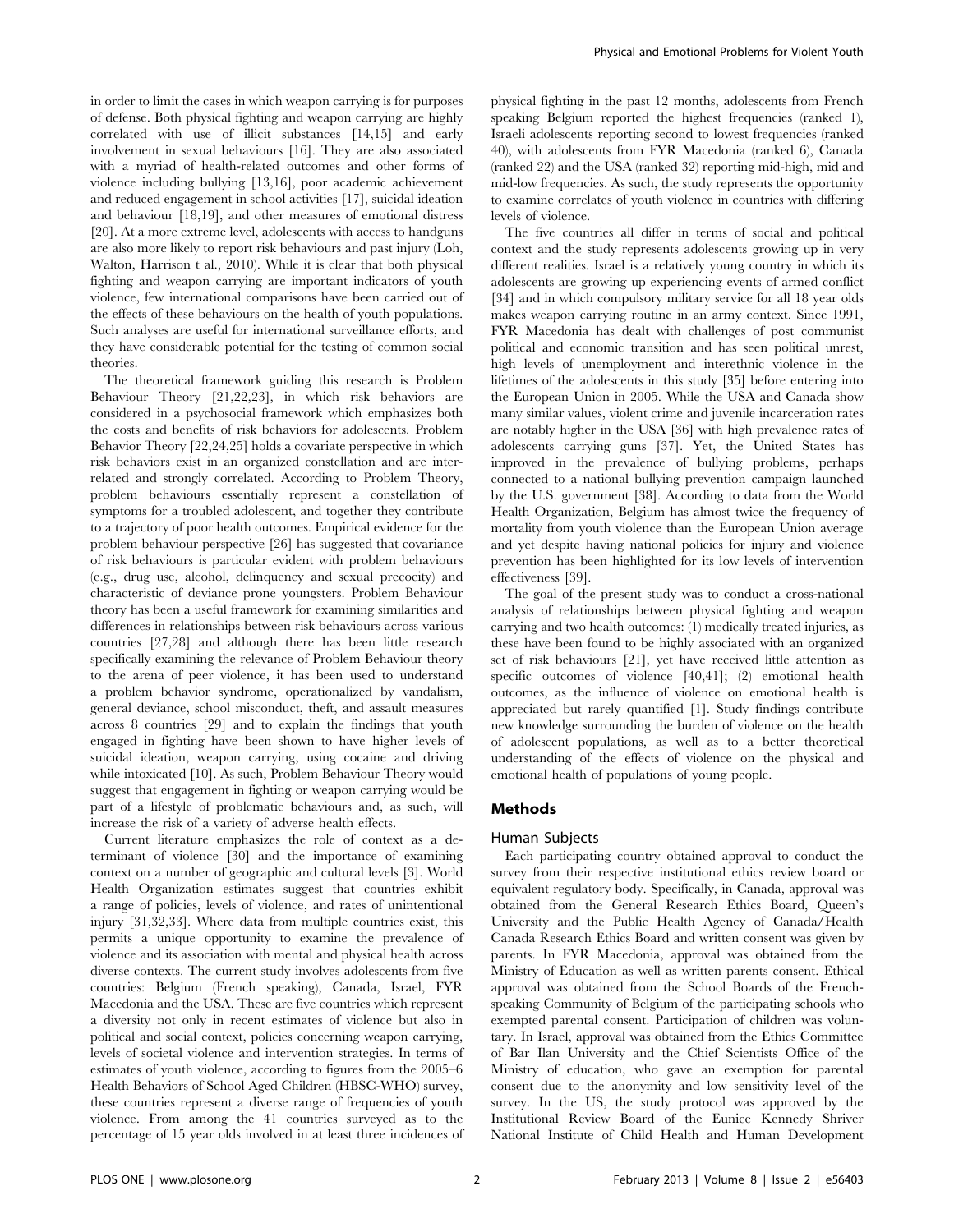Active consent (signed consent forms) or passive consent (parents could decline to participate) was obtained from parents of participants depending on the rules of the participating school district. In all countries children's participation was voluntary and oral consent was given.

#### Study Population and Procedures

We analyzed international data from the 2006 World Health Organization Health Behaviour in School-aged children Survey (WHO-HBSC) [42]. HBSC is a school-based survey of adolescent health behaviours and their underlying determinants, carried out every 4 years simultaneously in participating countries, using an international standardized methodological protocol [43]. The study base includes school children aged 11, 13 and 15  $(6^{th}, 8^{th})$ and  $10<sup>th</sup>$  grade students) in 40 countries in Europe and North America. According to the study protocol, data from each country are gathered from nationally representative samples that include at least 1,500 sampled children in each of the three age groups, with national sample sizes of 4 to 6 thousand students per country. HBSC follows a multi-stage, cluster randomized sampling strategy. Some countries (e.g. Canada, Israel) use a weighting system to account for over-sampling of certain groups but in most countries they are clustered random samples. As such, it is possible to provide estimates and confidence intervals for prevalence that are accurate. The sampling method is based on single classrooms as the sampling unit, where all students belonging to a sampled classroom being included. The HBSC uses a standard, selfadministered in-class questionnaire that includes both mandatory and optional items. Further details surrounding methodology of the HBSC can be found elsewhere [43,44]. In the current study a total of 20,125 children were included: 2492 from French speaking Belgium, 5746 from Canada, 4235 from Israel, 5086 from the FYR Macedonia, and 2566 from the USA.

#### Key Measures

The 2006 international survey contained mandatory questions about health behaviours, health status and outcomes, and demographic characteristics. These were asked of all survey participants and included core questions on physical fighting, medically treated injuries, and emotional health. Additional optional items on weapon carrying were assessed in five countries only (Belgium, Israel, USA, Canada, Macedonia), and these countries formed the basis for the present analysis. Response rates at the individual student level ranged from 74% to almost 100% by country.

#### Measures of Physical Fighting and Weapon Carrying

Physical fighting. Participants were asked, "During the past 12 months how many times were you involved in a physical fight  $(1-I)$  have not been in a physical fight through 5- four or more times). Frequency of fighting is a validated construct with extensive use in American and other youth risk behaviour surveys [45]. Reports of 3 or more fights during the past 12 months were classified as frequent physical fighting [42]. Reports of  $1-2$  fights during the past 12 months were classified as *infrequent fighting*. A third group comprised those children who did not report any fighting during the past 12 months.

Weapon carrying. Participants were asked "During the past 30 days, on how many days did you carry a weapon, such as a gun, knife or club?" (1-I did not carry a weapon during the past 30 days through  $5-6$  or more days). The measure of weapon carrying is also considered to be reliable, and is a measure used in most major studies of youth violent behaviours in the Western world [45]. Participants were then classified into those who had and those who had not carried a weapon.

## Other Health Measures

Medically treated injury. Participants were asked, "During the past 12 months, how many times were you injured and had to be treated by a doctor or a nurse?"  $(1-I$  was not injured in the past 12 months through 5- four or more times). Wording of these questions and the response categories were based upon research developments in the United States [45,46] and responses obtained during previous WHO-HBSC surveys [47].

## Emotional Health Outcomes

An established 8-item emotional health symptom scale with excellent psychometric properties was administered to each student [48]. The HBSC symptom checklist has been used in all previous HBSC surveys. The scale represents a non-clinical measure of mental health. Previous research [49,50] suggests that the scale reflects two dimensions - one psychological and one somatic factor. The scale is flexible in that statistical analyses are meaningful both on single-item level [51] and on sumscore level (Haugland et al., 2001). Participants were asked "In the last six months, how often have you had the following: Headache, Stomachache, Back ache, Feeling low, Irritability or bad temper, Feeling nervous, Difficulties in getting to sleep, feeling dizzy" (1-rarely or never through 5about every day) An outcome of poor emotional health was operationally defined using standard cut-offs  $(> about\ every\ week)$ for at least 2 of the 8 symptoms.

#### Statistical Analysis

Analyses were conducted in two stages. In stage 1, descriptive analyses were performed by country to characterize the youth populations in terms of the prevalence of frequent physical fighting and weapon carrying. We also described these populations demographically and by the two health outcomes: medically treated injury and emotional health symptoms. To account for the clustered sampling procedures, standard error estimates were inflated using a conservative design effect of 1.2 as suggested by Roberts et al. [52].

In stage 2, we evaluated associations between physical fighting and weapon carrying and reports of injury and emotional symptoms. The analysis examined: 1) direct effects between indicators of fighting and weapon carrying and the health outcomes; and 2) the consistency of any observed effects across countries. Multi-level regression models with a logit link function were employed, with individual responses by students (level 1) nested within schools (level 2), with this method accounting for clustering at the school level. All analyses were repeated in each of the five countries. Based upon past WHO-HBSC analyses involving backwards elimination processes [12], all models adjusted for: age, gender, socio-economic status (measured using Family Affluence Scores or FAS [44]), physical inactivity, drunkenness, current smoking, and excess time spent with friends. Each covariate item is described extensively, with information about their origins and validity/reliability, in the 2006 international WHO-HBSC protocol. In addition to established covariates, victimization due to bullying was included in all models as a general indication of the perceived need to protect oneself (and hence perhaps carry a weapon) due to past experience as a victim of aggression. All statistical modelling was conducted using SAS (Version 9.1.3, SAS Institute, Cary, NC).

National samples were sufficient to provide confidence intervals of  $+/-3\%$  for prevalence estimates. Sample sizes from eligible countries that asked about the items of interests ranged from 2492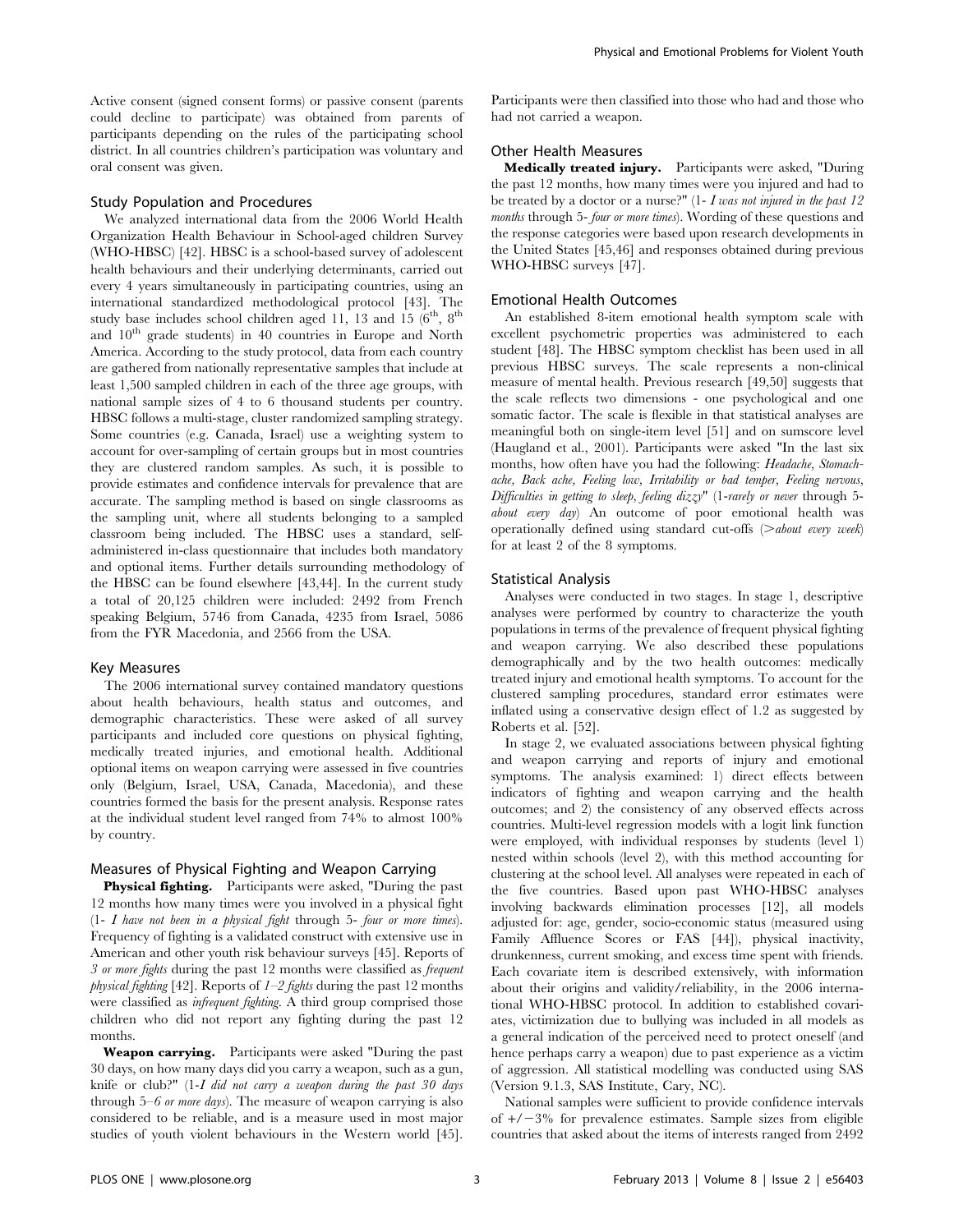to 5746, with an approximately equal gender split. Based upon: (1) the observed variability of violence exposures and potential health outcomes, (2) a conservative intra-class correlation of 0.10, (3) twosided tests with significance level  $\alpha$  = 0.05, these sample sizes provide over 80% power to detect an odds ratio of 1.5 for the groups with highest levels of exposure relative to those with no reported exposures to violence, by gender and within each country.

#### Results

20,125 children from Belgium, Canada, Macedonia, Israel and the USA participated in the 2005/2006 WHO-HBSC survey and answered the mandatory and optional items of interest here. Demographic characteristics of these children are profiled by country in Table 1.

Involvement of boys in frequent physical fighting during the previous year ranged from 13.1% in the United States to 26.2% in Belgium-French, with a median of 18.8% (Table 2). Among girls, the prevalence of frequent physical fighting ranged from 3.3% in Israel to 12.7% in Belgium-French, with a median of 6.2%. Involvement in weapon carrying in the last 30 days ranged from 11.3% (Belgium-French) to 22.2% (USA) of boys, and 1.6% (Belgium-French) to 7.1% (USA) of girls.

Prevalence values for children who reported both frequent fighting in the past 12 months, and any weapon carrying in the past 30 days, varied by country and gender (Table 2). Percentages of boys reporting both behaviours varied from 5.2% (FYR Macedonia) to 8.3% (Israel). Among girls, those who reported both behaviours ranged from 0.5% in FYR Macedonia to 2.1% in the United States. In all countries boys reported more weapon carrying and more frequent physical fighting than girls.

Among boys, medically attended injury was more prevalent (33.2% FYR Macedonia to 59.8% Israel) than emotional health problems (26.2% Canada to 45.1% Israel). The prevalence of injury was lower among girls (21.3% FYR Macedonia to 44.5% Israel) when compared with boys. Conversely, emotional health outcomes were reported more often than medical injuries among girls (36.5% Canada to 53.5% Israel) in 4 out of 5 countries compared to boys. Girls also reported more severe emotional problems than boys in all 5 countries. For both genders, levels of injuries and emotional health problems were higher in Israel and the US than in the other three countries.

### Relationships between Violence and Health Outcomes

Strong positive and consistent associations, across all 5 countries, were reported between engagement in fighting and weapon carrying and medically treated injuries and emotional health outcomes Results are presented separately for boys (Table 3) and girls (Table 4).

Among boys, there was a remarkable consistency in the strength, dose-dependent nature and significance of these effects observed across countries. The relative odds of medically treated injury for the frequent vs. none categories of physical fighting ranged from 1.85 (Belgium-French) to 2.87 (Israel), with a clear graded increase in the odds ratios seen in all five countries from the lowest to most highly frequent levels of exposure (Table 3). Similarly, in four of the five countries a modest and statistically significant increase was observed in the relative odds of injury associated with reports of weapon carrying. In addition, there was an effect in the same direction (albeit not significant) for the one country of exception (United States). These same general patterns were observed for girls, although the estimated increases in odds ratios were not statistically significant in three countries (Belgium-French, Israel, and the United States) for the weapon carrying measures.

For the poor emotional health outcome, in all countries, consistent and statistically significant increases in odds ratios were observed in association with physical fighting and emotional health among boys (Table 3) and girls (Table 4). However, for the weapon carrying measure, while such an association existed in all five countries for boys (Table 3), it was only apparent in the two North American countries (Canada and the United States) among girls.

#### Discussion and Conclusions

This large cross-national analysis represents a unique contribution to the study of violence in youth populations. First, it provides contemporary estimates of engagement in physical fighting and weapon carrying among young adolescent children in five countries. Second, it explores relationships between physical fighting and weapon carrying and physical (injury) and emotional health outcomes within the framework of Problem Behaviour Theory (Jessor & Jessor, 1977). Third, it highlights the role of geographical and cultural context by examining the consistency of associations between violence and the health of young people across five diverse countries.

Large variations in fighting and weapon carrying were observed across the five countries, with a consistent gender disparity indicating more frequent involvement among boys, as per the findings of others [1,53]. While interesting, our findings cannot yet explain the cultural or societal factors that influence these variations in prevalence. To illustrate, access to weapons and cultural norms surrounding their use may affect the prevalence of weapon carrying. Higher rates observed in the USA and the FYR Macedonia could be attributable to the availability of firearms and other weapons [54], while rates of weapon carrying in countries (e.g., Israel or FYR Macedonia) with a strong military presence or ongoing conflict may be attributable to differential societal norms in the face of ongoing societal conflict. Among girls, there are obvious variations in the prevalence of weapon carrying. Some of these may be attributable to weapons carried for defensive purposes as is common in many settings.

Findings suggested that both weapon carrying and physical fighting were each positively associated with reports of both

Table 1. Demographic characteristics of study samples in five HBSC countries, 2006.

| l Variables    | <b>Belgium-French</b> | Canada    | Israel    | <b>FYR Macedonia</b> | <b>United States</b> | Overall   |
|----------------|-----------------------|-----------|-----------|----------------------|----------------------|-----------|
| <b>Total N</b> | 2492                  | 5746      | 4235      | 5086                 | 2566                 | 20 125    |
| Male %         | 52.0                  | 47.0      | 48.9      | 49.5                 | 47.1                 | 46.6      |
| Mean Age (SD)  | 14.5 (1.0)            | 13.8(1.5) | 14.1(1.6) | 13.6(1.6)            | 14.4(1.1)            | 14.0(1.5) |

doi:10.1371/journal.pone.0056403.t001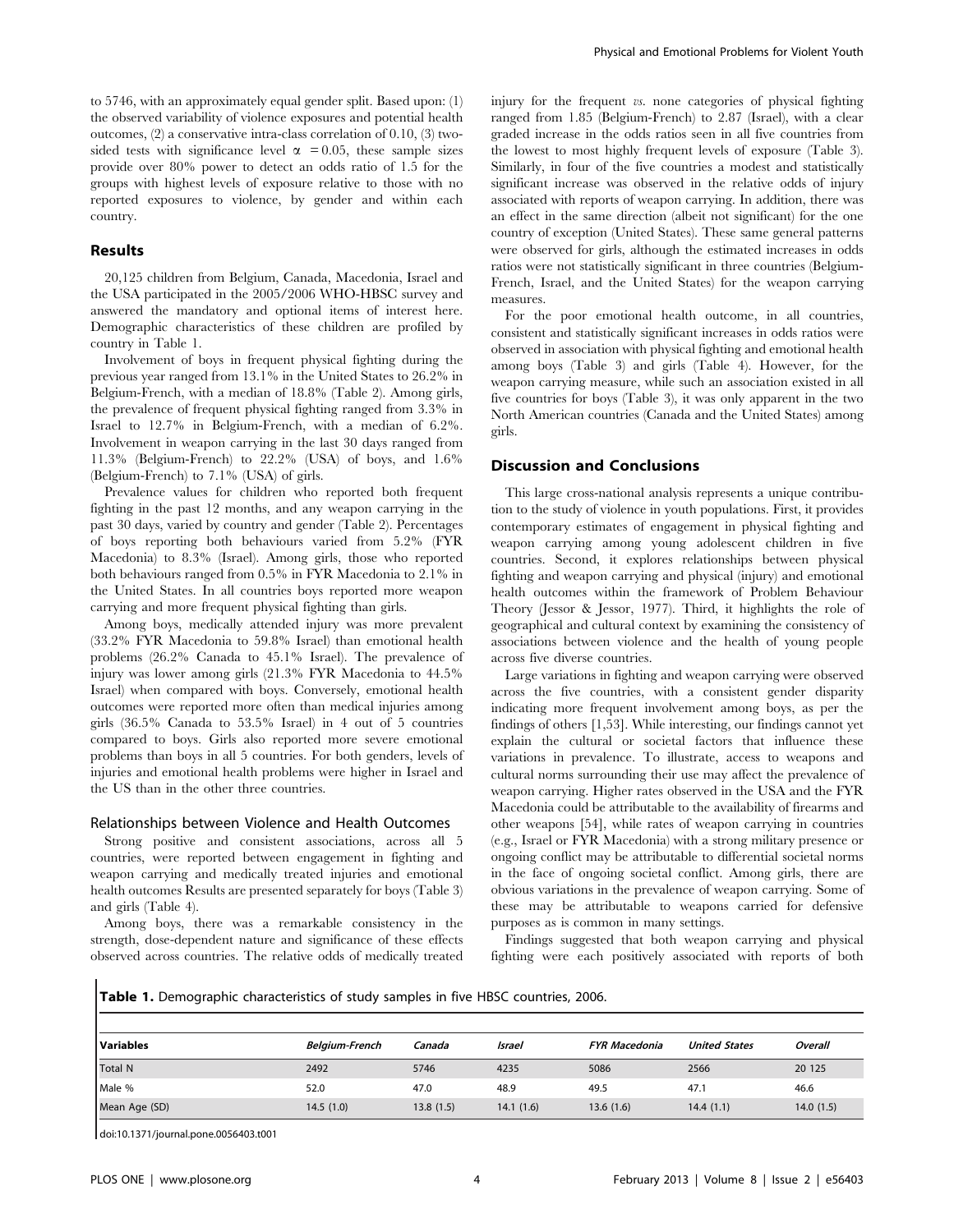Table 2. Prevalence of physical fighting, weapon carrying, and potential adolescent health outcomes, percentages (standard errors) by gender and country, 2006.

| <b>Variables</b>                       | <b>Belgium-French</b><br>% (SE) |                      | Canada<br>% (SE)             |                        | Israel<br>% (SE)             |                        | <b>FYR Macedonia</b><br>% (SE) |                       | <b>United States</b><br>% (SE) |                        |
|----------------------------------------|---------------------------------|----------------------|------------------------------|------------------------|------------------------------|------------------------|--------------------------------|-----------------------|--------------------------------|------------------------|
|                                        | <b>Boys</b><br>$(N = 1 295)$    | Girls<br>$(N=1 197)$ | <b>Boys</b><br>$(N = 2 698)$ | Girls<br>$(N = 3 048)$ | <b>Boys</b><br>$(N = 1 648)$ | Girls<br>$(N = 2 587)$ | <b>Boys</b><br>$(N = 2 520)$   | Girls<br>$(N=2, 566)$ | <b>Boys</b><br>$(N = 1 208)$   | Girls<br>$(N = 1 358)$ |
| Physical Fighting (last 12<br>months): |                                 |                      |                              |                        |                              |                        |                                |                       |                                |                        |
| Never                                  | 36.6(1.3)                       | 66.2(1.4)            | 46.7(1.0)                    | 69.3(0.8)              | 45.3(1.2)                    | 84.3 (0.7)             | 48.7(1.0)                      | 75.4 (0.9)            | 54.5 (1.4)                     | 74.6 (1.2)             |
| Infrequent (1-2 times)                 | 36.8(1.3)                       | 21.1(1.2)            | 34.5 (0.9)                   | 20.7(0.7)              | 35.5(1.2)                    | 12.3(0.6)              | 32.5(0.9)                      | 18.5(0.8)             | 32.5(1.3)                      | 19.3(1.1)              |
| Frequent (3 or more times)             | 26.2(1.2)                       | 12.7(1.0)            | 18.8(0.8)                    | 10.0(0.5)              | 19.2(1.0)                    | 3.3(0.4)               | 18.8(0.8)                      | 6.2(0.5)              | 13.1(1.0)                      | 6.1(0.7)               |
| Weapon Carrying (last 30 days)         | 11.3(0.9)                       | 1.6(0.4)             | 16.2(0.7)                    | 3.5(0.3)               | 18.4(1.0)                    | 3.2(0.3)               | 11.9(0.6)                      | 1.7(0.3)              | 22.2(1.2)                      | 7.1(0.7)               |
| <b>Both Violent Behaviors</b>          | 7.1(0.7)                        | 0.6(0.2)             | 6.6(0.5)                     | 1.3(0.2)               | 8.3(0.7)                     | 1.0(0.2)               | 5.2(0.4)                       | 0.5(0.1)              | 6.3(0.7)                       | 2.1(0.4)               |
| Medically Attended Injury              | 49.3 (1.4)                      | 34.8 (1.4)           | 46.5(1.0)                    | 37.4 (0.9)             | 59.8 (1.2)                   | 44.5 (1.0)             | 33.2(0.9)                      | 21.3(0.8)             | 52.9 (1.4)                     | 41.4 (1.3)             |
| <b>Emotional Health Outcomes</b>       | 28.3(1.3)                       | 43.5(1.4)            | 26.2(0.8)                    | 36.5(0.9)              | 45.1(1.2)                    | 53.5(1.0)              | 26.4(0.9)                      | 37.9(1.0)             | 32.4(1.3)                      | 50.6(1.4)              |

doi:10.1371/journal.pone.0056403.t002

physical and emotional health problems. This finding was expected, and demonstrates that both indicators are risk factors for adverse health outcomes. This finding was observed by country, gender, for each of the two health outcomes, and remained after simultaneous adjustment for multiple potential confounders. Second, we also observed geographic variations in these relationships, which indicate that context as indicated by country of origin does play a role in this process.

Study findings were consistent with a Problem Behaviour Model proposed by Jessor [12,21,22,23]. The Problem Behaviour model suggests that behaviours represent a constellation of symptoms for a troubled adolescent which contribute to a trajectory of poor health outcomes. Children engaged in multiple risk behaviours may represent subgroups who are distressed [1], or feeling alienated or lacking support from adults and the rest of society [55,56,57]. Physical fighting and weapon carrying should therefore be viewed as part of this wider constellation of risk behaviours

that co-occur and have important health consequences when viewed collectively.

Findings also showed that some behaviours with low frequencies in certain countries (e.g. physical fighting among girls in Israel or weapon carrying among girls in the FYR Macedonia) had high odds ratios for injuries and emotional health outcomes, while some behaviours with higher frequencies (e.g. weapon carrying in the US among boys and physical fighting among boys in Belgium) were associated with lower odds ratios of injuries and emotional health outcomes. In other words, in countries in which violence may be more common, it may prove to be less of a risk factor for health outcomes. These findings may be understood through the paradigm of the "normalization thesis" [58,59] which suggests that the "risky" or deviant nature of risk behaviours needs to be assessed in a cultural context. "Normalization" refers to the situation in which risk behaviour has or is in the process of entering mainstream youth culture, attracting ordinary, and well-

Table 3. Results of logistic regression analysis conducted in five countries: relative odds of two health outcomes associated with (1) physical fighting and (2) weapon carrying, 2006 (Boys)\*.

| l Variables                         | <b>Belgium-French</b><br>OR (95% CI) | Canada<br>OR (95% CI) | Israel<br>OR (95% CI) | <b>FYR Macedonia</b><br>OR (95% CI) | <b>United States</b><br>OR (95% CI) |  |
|-------------------------------------|--------------------------------------|-----------------------|-----------------------|-------------------------------------|-------------------------------------|--|
| <b>BOYS</b>                         |                                      |                       |                       |                                     |                                     |  |
| Medically Attended Injury           | $(N = 1295)$                         | $(N = 2698)$          | $(N = 1648)$          | $(N = 2520)$                        | $(N = 1208)$                        |  |
| Physical Fighting (last 12 months): |                                      |                       |                       |                                     |                                     |  |
| Never                               | 1.00                                 | 1.00                  | 1.00                  | 1.00                                | 1.00                                |  |
| Infrequent $(1-2 \text{ times})$    | $1.73(1.32 - 2.28)$                  | $1.71(1.42 - 2.06)$   | $2.14(1.67 - 2.74)$   | $1.96(1.60 - 2.38)$                 | $1.79(1.37 - 2.33)$                 |  |
| Frequent (3 or more times)          | $1.85(1.34 - 2.55)$                  | $2.03(1.60 - 2.57)$   | $2.87(2.05-4.03)$     | $2.33(1.84 - 2.96)$                 | $1.93(1.31 - 2.85)$                 |  |
| Weapon Carrying (last 30 days)      | $1.55(1.03 - 2.34)$                  | $1.48(1.18-1.87)$     | $1.55(1.13-2.13)$     | $2.54(1.95 - 3.30)$                 | $1.28(0.95 - 1.71)$                 |  |
| <b>Emotional Health Outcomes</b>    |                                      |                       |                       |                                     |                                     |  |
| Physical Fighting (last 12 months): |                                      |                       |                       |                                     |                                     |  |
| <b>Never</b>                        | 1.00                                 | 1.00                  | 1.00                  | 1.00                                | 1.00                                |  |
| Infrequent $(1-2 \text{ times})$    | $1.23(0.88 - 1.71)$                  | $1.51(1.21 - 1.88)$   | $1.33(1.04 - 1.71)$   | $1.45(1.17-1.80)$                   | $1.48(1.11 - 1.98)$                 |  |
| Frequent (3 or more times)          | $2.25(1.57-3.23)$                    | $2.51(1.93 - 3.27)$   | $1.96(1.43 - 2.70)$   | $2.19(1.71 - 2.81)$                 | $2.36(1.51 - 3.36)$                 |  |
| Weapon Carrying (last 30 days)      | $1.95(1.28 - 2.97)$                  | $1.96(1.53 - 2.51)$   | $2.15(1.58 - 2.91)$   | $1.93(1.47 - 2.52)$                 | $1.63(1.20-2.20)$                   |  |

\*(1) Models simultaneously adjusted for age, socio-economic status, physical activity, smoking, drinking, evenings out with friends, and bullying victimization. doi:10.1371/journal.pone.0056403.t003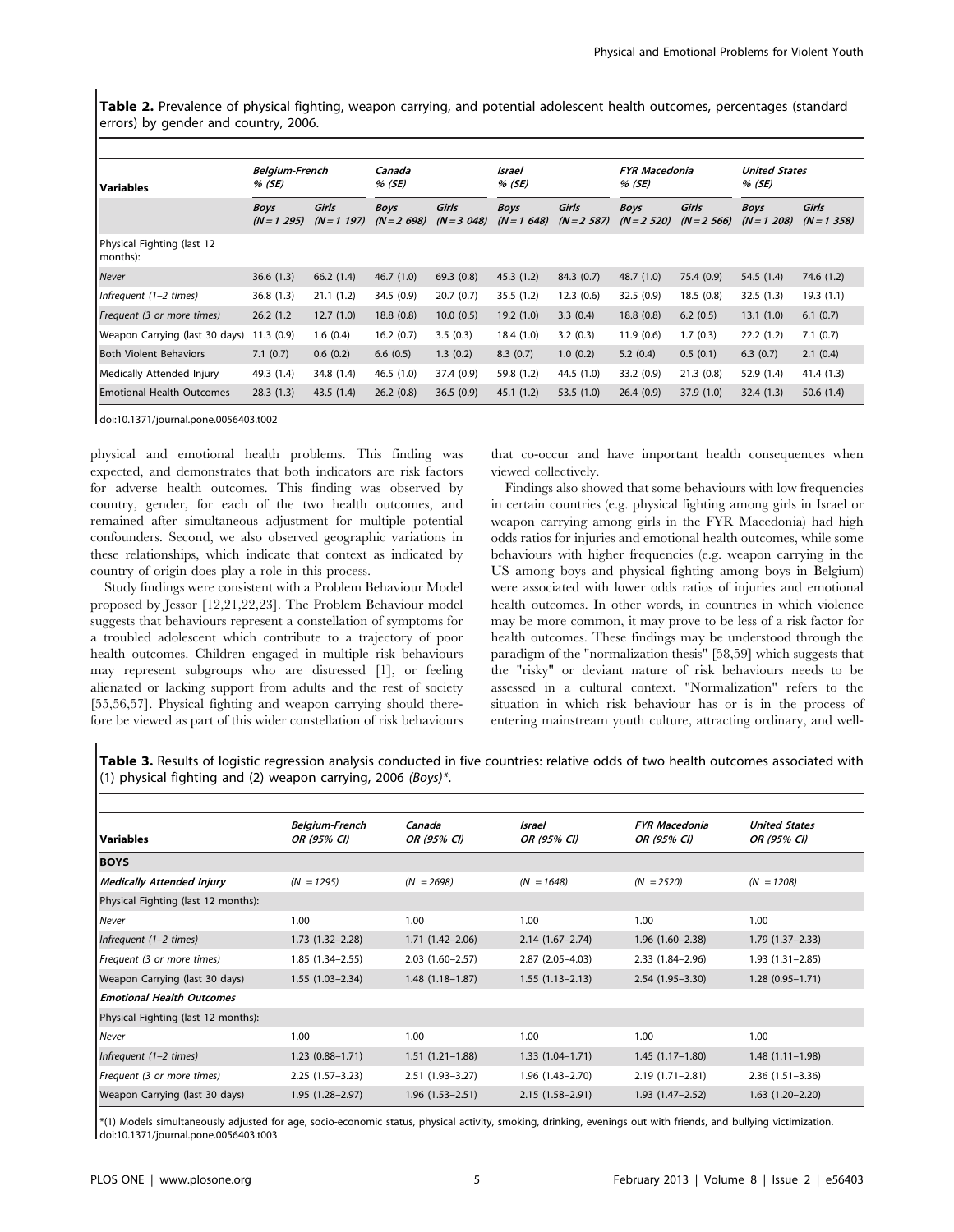Table 4. Results of logistic regression analysis conducted in five countries: relative odds of two health outcomes associated with (1) physical fighting and (2) weapon carrying, 2006 (Girls)\*.

|                                     | <b>Belgium-French</b> | Canada              | Israel              | <b>FYR Macedonia</b> | <b>United States</b> |
|-------------------------------------|-----------------------|---------------------|---------------------|----------------------|----------------------|
| Variables                           | OR (95% CI)           | OR (95% CI)         | OR (95% CI)         | OR (95% CI)          | OR (95% CI)          |
| <b>GIRLS</b>                        |                       |                     |                     |                      |                      |
| Medically Attended Injury           | $(N = 1197)$          | $(N = 3048)$        | $(N = 2587)$        | $(N = 2566)$         | $(N = 1358)$         |
| Physical Fighting (last 12 months): |                       |                     |                     |                      |                      |
| Never                               | 1.00                  | 1.00                | 1.00                | 1.00                 | 1.00                 |
| Infrequent $(1-2 \text{ times})$    | $1.80(1.30-2.47)$     | $1.79(1.47 - 2.17)$ | $1.99(1.53 - 2.60)$ | $2.39(1.89 - 3.02)$  | $1.64(1.23 - 2.19)$  |
| Frequent (3 or more times)          | 1.93 (1.29 - 2.87)    | $2.06(1.57 - 2.70)$ | 2.46 (1.45-4.17)    | 1.99 (1.38-2.89)     | $1.61(1.00-2.60)$    |
| Weapon Carrying (last 30 days)      | $1.49(0.50-4.42)$     | $1.55(0.99 - 2.43)$ | $1.79(1.07 - 3.00)$ | $4.31(2.24 - 8.32)$  | $1.15(0.73 - 1.81)$  |
| <b>Emotional Health Outcomes</b>    |                       |                     |                     |                      |                      |
| Physical Fighting (last 12 months): |                       |                     |                     |                      |                      |
| Never                               | 1.00                  | 1.00                | 1.00                | 1.00                 | 1.00                 |
| Infrequent (1-2 times)              | $1.77(1.29 - 2.43)$   | $1.66(1.36 - 2.04)$ | $1.63(1.24 - 2.14)$ | $1.62$ (1.30-2.02)   | $1.52(1.13 - 2.03)$  |
| Frequent (3 or more times)          | $2.34(1.56 - 3.52)$   | 2.48 (1.88-3.28)    | $2.96(1.61 - 5.43)$ | $2.15(1.51 - 3.07)$  | 2.49 (1.48-4.21)     |
| Weapon Carrying (last 30 days)      | $1.51(0.45 - 5.00)$   | $2.49(1.53 - 4.05)$ | $1.67(0.95 - 2.93)$ | $1.91(0.96 - 3.80)$  | $2.61(1.55 - 4.39)$  |

\*(1) Models simultaneously adjusted for age, socio-economic status, physical activity, smoking, drinking, evenings out with friends, and bullying victimization. doi:10.1371/journal.pone.0056403.t004

adjusted as opposed to deviant youth. Although the normalization thesis has been used to examine substance use, we would like to suggest that it may be a useful framework within which to examine cross-cultural differences in the relationship between violence and other risk behaviours, such that the more "normative" violence may be in a society, the less it will act as a risk factor.

Strengths and limitations of this study warrant recognition. The WHO-HBSC is a large survey involving many countries and a standard international protocol. This standardization of items and methodology makes it possible to perform robust analyses that examine the consistency of postulated health relationships in populations of young people in Europe, North America and the Middle East. Our analysis was large, adequately powered, novel, and focused upon a health issue of contemporary importance to most populations of young people. Limitations of the WHO-HBSC survey include its cross-sectional nature. While the evidence derived from our analyses satisfies most of the modern epidemiological criteria for causation (e.g., strength of statistical significance of associations, consistency, plausibility, biological gradients [60], other disciplines would demand that the temporal sequence of events be confirmed via longitudinal analyses. WHO-HBSC is also limited in terms of measures that explain the cultural factors that influence the occurrence of violence, and the need for youth to engage in such behaviours. Hence, conditions in each country that are impacting on levels of violence remain speculative.

Our results have implications for preventive intervention. Since our findings were supportive of a problem behaviour phenomenon, this study highlights the fact that fighting and weapon carrying are indicators of both physical and psychological health problems. Hence, routine assessment of the involvement of young people for these behaviours, especially in combination with other risk-taking behaviours, indicates a need for intervention to prevent future health problems. Our findings identify population subgroups, both demographic and social, that are particularly vulnerable and require targeted and perhaps tailored clinical and public health interventions. Known efficacious strategies include family-based training [61], school-based strategies involving individual counseling of violent children [62], the tailoring of interventions to racial or ethnic compositions of communities, with specific attention to family and community influences [63], as well as more general development of social skills and appropriate conflict resolution [64]. Such strategies could impact upon violence and associated problem behaviors.

In conclusion, this study explored the associations between fighting and weapon carrying and physical and emotional health outcomes. Results highlight the strong consistent relationship between fighting and weapon carrying and health risks, the impact of social and demographic context (as expressed by country of residence) and suggest the relevance of culture related normalized behaviour [58]. We conclude that youth violence is part of a constellation of risk behaviours with health implications, as opposed to being a distinct individual risk factor for impaired health in youth populations.

## Acknowledgments

HBSC is an international study carried out in collaboration with WHO/ EURO. The international coordinator of the 2005–2006 study was Candace Currie, University of Edinburgh, Scotland; and the data bank manager was Oddrun Samdal, University of Bergen, Norway. We would also like to thank the Principal Investigators of the five participating countries: Danielle Piette (Belgium, French speaking), Yossi Harel-Fisch (Israel), Will Boyce (Canada), Ron Ianotti (USA) and Lina Kostarova Unkovska (FYR Macedonia).

## Author Contributions

Conceived and designed the experiments: SW MM YHF WC WP. Performed the experiments: SW WP MM YHF KA VO URS WC. Analyzed the data: SW WP MM YHF AK QH WC. Wrote the paper: SW WP MM YHF WC QH AK DV KA VO URS.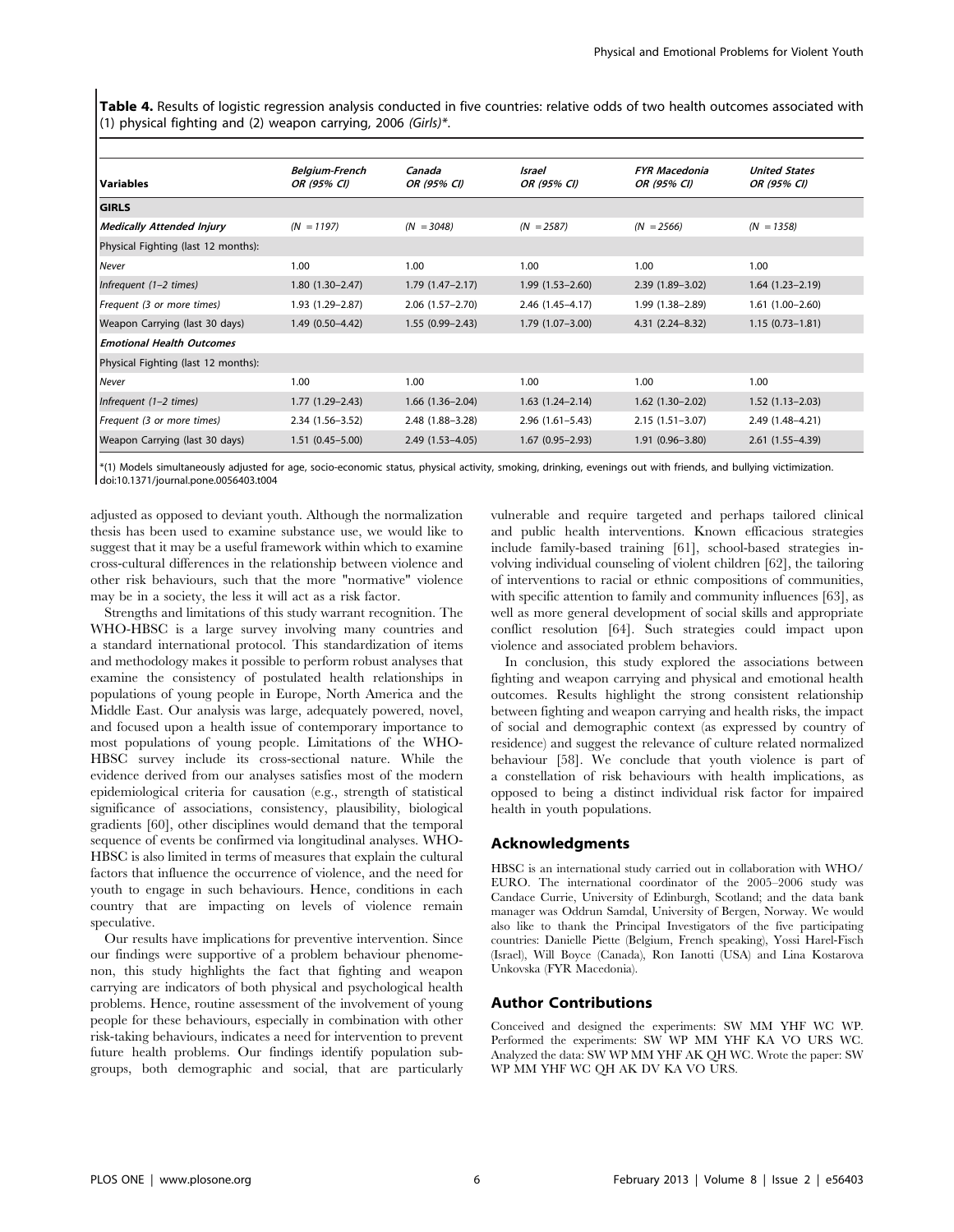- 1. Tschann JM, Flores E, Pasch LA, Marin BVO (2005) Emotional distress, alcohol use, and peer violence among Mexican-American and European-American adolescents. Journal of Adolescent Health 37: 11–18.
- 2. Aspy CB, Oman RF, Vesely SK, McLeroy K, Rodine S, et al. (2004) Adolescent violence: The protective effects of youth assets. Journal of Counseling & Development 82: 268–276.
- 3. Benbenishty R, Astor AR (2005) School violence embedded in context. New York: Oxford University Press.
- 4. Lim LL, Chang WC (2009) Role of collective self-esteem on youth violence in a collective culture. International Journal of Psychology 44: 71–78.
- 5. Pickett W, Molcho M, Elgar F, Brooks F, de Looze M, et al. (in press) Trends and socio-economic correlates of adolescent physical fighting in 30 countries. Pediatrics.
- 6. Currie C, Zanotti C, Morgan A, Currie D, de Looze M, et al. (2012) Social determinants of health and well-being among young people: Health Behaviour in School-aged Children (HBSC) study: international report from the 2009/ 2010 survey Copenhagen, Denmark: WHO.
- 7. Ferguson CJ, Cricket Meehan D (2010) Saturday night's alright for fighting: Antisocial traits, fighting, and weapons carrying in a large sample of youth. Psychiatric quarterly 81: 293–302.
- 8. Ferguson CJ, San Miguel C, Hartley RD (2009) A multivariate analysis of youth violence and aggression: the influence of family, peers, depression, and media violence. The Journal of Pediatrics 155: 904–908. e903.
- 9. Harel-Fisch Y, Boniel-Nissim M, Walsh SD, Djalowski A, Amit S (2012) Youth in Israel: Results from 2010 Israeli Health Behaviors of School Aged Children Study. Raat Gan, Israel: Bar Ilan University.
- 10. Sosin DM, Koepsell TD, Rivara FP, Mercy JA (1995) Fighting as a marker for multiple problem behaviors in adolescents. Journal of Adolescent Health 16: 209–215.
- 11. Khoury-Kassabri M, Astor RA, Benbenishty R (2007) Weapon Carrying in Israeli Schools: The Contribution of Individual and School Factors. Health Education & Behavior 34: 453–470.
- 12. Pickett W, Schmid H, Boyce WF, Simpson K, Scheidt PC, et al. (2002) Multiple risk behavior and injury: an international analysis of young people. Archives of Pediatrics and Adolescent Medicine 156: 786.
- 13. Valois RF, Paxton RJ, Zullig KJ, Huebner ES (2006) Life satisfaction and violent behaviors among middle school students. Journal of Child and Family Studies 15: 695–707.
- 14. Grunbaum JA, Kann L, Kinchen SA, Williams B, Ross JG, et al. (2002) Youth risk behavior surveillance–United States, 2001. Journal of School Health 72: 313–328.
- 15. Laufer A, Harel Y, Molcho M (2006) Daring, Substance Use and Involvement in Violence Among School Children. Journal of School Violence 5: 71–88.
- 16. Orpinas PK, Basen-Engquist K, Grunbaum JA, Parcel GS (1995) The comorbidity of violence-related behaviors with health-risk behaviors in a population of high school students. The Journal of Adolescent Health 16: 216–225.
- 17. Wilcox P, Clayton RR (2001) A multilevel analysis of school-based weapon possession. Justice Quarterly 18: 509–541.
- 18. Nickerson AB, Slater ED (2009) School and community violence and victimization as predictors of adolescent suicidal behavior. School Psychology Review 38: 218–232.
- 19. Evans WP, Marte RM, Betts S, Silliman B (2001) Adolescent suicide risk and peer-related violent behaviors and victimization. Journal of Interpersonal Violence 16: 1330–1348.
- 20. Garrison CZ, McKeown RE, Valois RF, Vincent ML (1993) Aggression, substance use, and suicidal behaviors in high school students. American Journal of Public Health 83: 179–184.
- 21. Koven R, McColl MA, Ellis P, Pickett W (2005) Multiple risk behaviour and its association with head and neck injuries: a national analysis of young Canadians. Preventive medicine 41: 240–246.
- 22. Jessor R, Jessor SL (1977) Problem behavior and psychosocial development: A longitudinal study of youth. New York: Academic Press.
- 23. Jessor R (1998) New perspectives on adolescent risk behavior. New York: Cambridge University Press
- 24. Jessor R (1992) Risk behavior in adolescence: A psychosocial framework for understanding and action. Developmental Review 12: 374–390.
- 25. Jessor R (1998) New perspectives on adolescent risk behavior. Cambridge, UK: Cambridge University Press.
- 26. Donovan JE, Jessor R, Costa FM (1993) Structure of health-enhancing behavior in adolescence: A latent-variable approach. Journal of Health and Social Behavior 34: 346–362.
- 27. de Looze M, Pickett W, Raaijmakers Q, Kuntsche E, Hublet A, et al. (2012) Early Risk Behaviors and Adolescent Injury in 25 European and North American Countries A Cross-National Consistent Relationship. The Journal of Early Adolescence 32: 104–125.
- 28. Vazsonyi AT, Chen P, Young M, Jenkins D, Browder S, et al. (2008) A test of Jessor's problem behavior theory in a Eurasian and a Western European developmental context. Journal of Adolescent Health 43: 555–564.
- 29. Vazsonyi AT, Chen P, Jenkins DD, Burcu E, Torrente G, et al. (2010) Jessor's problem behavior theory: cross-national evidence from Hungary, the Nether-

lands, Slovenia, Spain, Switzerland, Taiwan, Turkey, and the United States. Developmental Psychology 46: 1779–1791.

- 30. Prince S (2009) Race and culture: The relationship of complex social variables to the understanding of violence. In: Bartlett A, McGauley G, editors. Forensic mental health: concepts, systems, and practice New York: Oxford University Press. 67–78.
- 31. Krug EG, Mercy JA, Dahlberg LL, Zwi AB (2002) The world report on violence and health. The Lancet 360: 1083–1088.
- 32. WHO (2009) Violence prevention: The evidence. Copenhagen: World Health Organization.
- 33. Shields N, Sethi D, Racioppi F, Aguiire IY, Baumgarten I (2006) National responses to preventing violence and unintentional injuries Copenhagen: WHO.
- 34. Harel-Fisch Y, Radwan Q, Walsh SD, Laufer A, Amitai G, et al. (2010) Psychosocial outcomes related to subjective threat from armed conflict events (STACE): Findings from the Israeli-Palestinian cross-cultural HBSC study. Child Abuse & Neglect 34: 623–638.
- 35. Chivvis CS (2008) The making of Macedonia. Survival 50: 141–162.
- 36. Pickett W, Iannotti RJ, Simons-Morton B, Dostaler S (2009) Social environments and physical aggression among 21,107 students in the United States and Canada. Journal of School Health 79: 160–168.
- 37. Cook PJ, Ludwig J (2004) Does Gun Prevalence Affect Teen Gun Carrying after All. Criminology 42: 27.
- 38. Pepler D, Craig W (2011) Promoting relationships and eliminating violence in Canada. International Journal of Behavioral Development 35: 389–397.
- 39. Sethi D, Racioppi F, Frerick B, Frempong N (2008) Progress in preventing injuries in the WHO European Region. WHO Regional Office for Europe: http://www.euro.who.int/\_\_data/assets/pdf\_file/0010/98704/Belgium.pdf.
- 40. Hyder AA, Peden M, Krug E (2009) Child health must include injury prevention. The Lancet 373: 102–103.
- 41. Muula AS, Rudatsikira E, Siziya S (2008) Correlates of weapon carrying among high school students in the United States. Annals of General Psychiatry 7: 8.
- 42. Currie C, Nic Gabhainn S, Godeau E, Roberts C, Smith R, et al. (2008) Inequalities in young people's health: HBSC international report from the 2005/ 2006 survey. Copenhagen: World Health Organization.
- 43. Currie C, Roberts C, Morgan A, Smith R (2004) Young People's Health in Context: international report from the HBSC 2001/02 survey. WHO Policy Series: Health policy for children and adolescents WHO Regional Office for Europe, Copenhagen.
- 44. Currie C, Molcho M, Boyce W, Holstein B, Torsheim T (2008) Researching health inequalities in adolescents: The development of the Health Behaviour in School-Aged Children (HBSC) Family Affluence Scale. Social Science and Medicine 66: 1429–1436.
- 45. Waxweiler RJ, Harel Y, O'Carroll PW (1993) Measuring adolescent behaviors related to unintentional injuries. Public Health Reports 108: 11–14.
- 46. Scheidt PC, Harel Y, Trumble AC, Jones DH, Overpeck MD, et al. (1995) The epidemiology of nonfatal injuries among US children and youth. American Journal of Public Health 85: 932–938.
- 47. Pickett W (2004) Injuries. In: Currie C, Roberts C, Morgan A, Smith R, Settertobulte W et al., editors. Young people's health in context: Health Behaviour in School Aged Children (HBSC) study: International report from the 2001/2 survey. Copenhagen: World Health Organization. 145–152.
- 48. Ravens-Sieberer U, Erhart M, Torsheim T, Hetland J, Freeman J, et al. (2008) An international scoring system for self-reported health complaints in adolescents. European Journal of Public Health 18: 294–299.
- 49. Hetland J, Torsheim T, Aaro LE (2002) Subjective health complaints in adolescence: dimensional structure and variation across gender and age. Scandinavian Journal of Public Health 30: 223–230.
- 50. Haugland S, Wold B, Stevenson J, Aaroe L, Woynarowska B (2001) Subjective health complaints in adolescence: a cross-national comparison of prevalence and dimensionality. European Journal of Public Health 11: 4–10.
- 51. Torsheim T, Wold B (2001) School-related stress, school support, and somatic complaints: A general population study. Journal of Adolescent Research 16: 293–303.
- 52. Roberts C, Currie C, Samdal O, Currie D, Smith R, et al. (2007) Measuring the health and health behaviours of adolescents through cross-national survey research: recent developments in the Health Behaviour in School-aged Children (HBSC) study. Journal of Public Health 15: 179–186.
- 53. DuRant RH, Krowchuk DP, Kreiter S, Sinal SH, Woods CR (1999) Weapon carrying on school property among middle school students. Archives of Pediatrics and Adolescent Medicine 153: 21–26.
- 54. Simon TR, Crosby AE, Dahlberg LL (1999) Students who carry weapons to high school: comparison with other weapon-carriers. Journal of Adolescent Health 24: 340–348.
- 55. O'Donnell DA, Schwab-Stone ME, Ruchkin V (2006) The mediating role of alienation in the development of maladjustment in youth exposed to community violence. Development and Psychopathology 18: 215–232.
- 56. Parsai M, Voisine S, Marsiglia FF, Kulis S, Nieri T (2009) The protective and risk effects of parents and peers on substance use, attitudes, and behaviors of Mexican and Mexican American female and male adolescents. Youth & Society 40: 353–376.